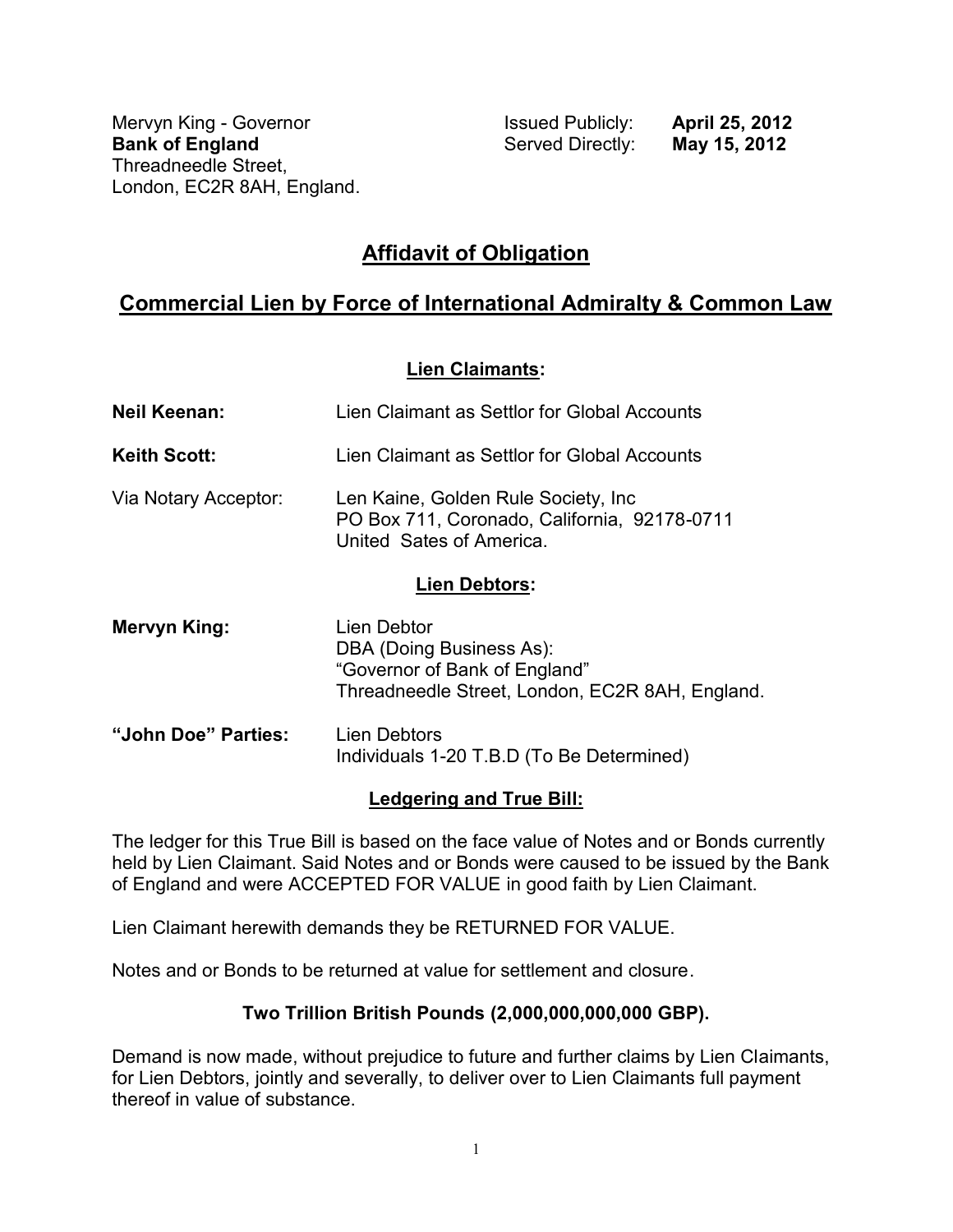# **Surety Collectable in Satisfaction of Claim:**

Any and all accounts, bonds, securities, profits, proceeds, fixtures, assets owned/managed by the Bank of England at any location and /or at any Banks under control of Bank of England.

#### **Context & Basis in Fundamental Doctrines:**

#### **(This is a verified plain statement of natural fact)**

All men and women know that the foundation of law and commerce exists in the telling of the truth, the whole truth, and nothing but the truth.

Truth as a valid statement of reality is sovereign in commerce.

An unrebutted affidavit stands as truth in commerce.

An unrebutted affidavit is acted upon as the judgement in commerce.

Guaranteed—All men shall have a remedy by the due course of law. If a remedy does not exist, or if the existing remedy has been subverted, then one may create a remedy for themselves and endow it with credibility by expressing it in their affidavit.

(Ignorance of the law might be an excuse, but it is not a valid reason for the commission of a crime when the law is easily and readily available to anyone making a reasonable effort to study the law.)

All corporate government is based upon Commercial Affidavits, Commercial Contracts, Commercial Liens and Commercial Distresses, hence, governments cannot exercise the power to expunge commercial processes.

The Legitimate Political Power of a corporate entity is absolutely dependent upon its possession of Commercial Bonds against Public Hazard.

No Bond means no responsibility, means no power of Official signature, means no real corporate political power, means no privilege to operate statutes as the corporate vehicle.

The Corporate Legal Power is secondary to Commercial Guarantors. Case law is not a responsible substitute for a Bond.

Municipal corporations which include cities, counties, states and national governments have no commercial reality without bonding of the entity, its vehicle (statutes), and its effects (the execution of its rulings).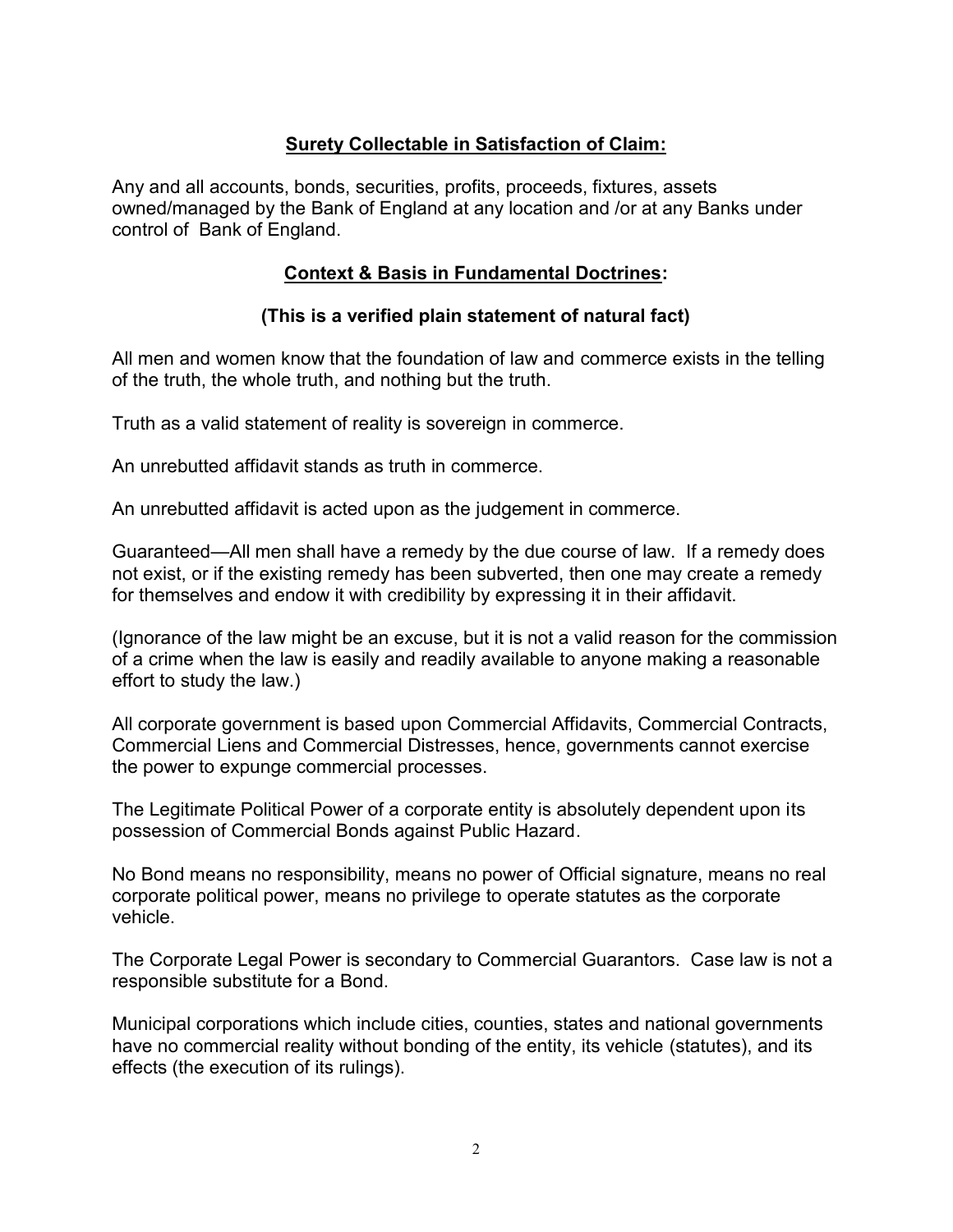In commerce, it is a felony for the Officer of a Political/Public Office to not receive and report a Claim to its Bonding Company, and it is a felony for the agent of a Bonding Company to not pay the Claim.

If a Bonding Company does not get a malfeasant public official prosecuted for criminal malpractice within sixty (60) days then it must pay the full face value of a defaulted Lien process (at 90 days).

Except for a Jury, it is also a fatal offense for any person, even a Judge, to impair or to expunge, without a Counter-Affidavit, any Affidavit or any commercial process based upon an Affidavit.

Judicial non-jury commercial judgments and orders originate from a limited liability entity called a municipal corporation, hence must be reinforced by a Commercial Affidavit and a Commercial Liability Bond.

A foreclosure by a summary judgment (non-jury) without a commercial bond is a violation of commercial law.

Governments cannot make unbonded rulings or statutes which control commerce, free enterprise citizens, or sole proprietorships without suspending commerce by a general declaration of martial law.

It is tax fraud to use Courts to settle a dispute/controversy which could be settled peacefully outside of or without the Court.

An official (officer of the court, policeman, etc.) must demonstrate that he/she is individually bonded in order to use a summary process.

An official who impairs, debauches, voids or abridges an obligation of contract or the effect of a commercial lien without proper cause, becomes a lien debtor and his/her property becomes forfeited as the pledge to secure the lien. Pound breach (breach of impoundment) and rescue is a felony.

It is against the law for a Judge to summarily remove, dismiss, dissolve or diminish a Commercial Lien. Only the Lien Claimant or a Jury can dissolve a commercial lien.

Notice to agent is notice to principal; notice to principal is notice to agent.

PUBLIC HAZARD BONDING OF CORPORATE AGENTS All officials are required by federal, state, and municipal law to provide the name, address and telephone number of their public hazard and malpractice bonding company and the policy number of the bond and, if required, a copy of the policy describing the bonding coverage of their specific job performance.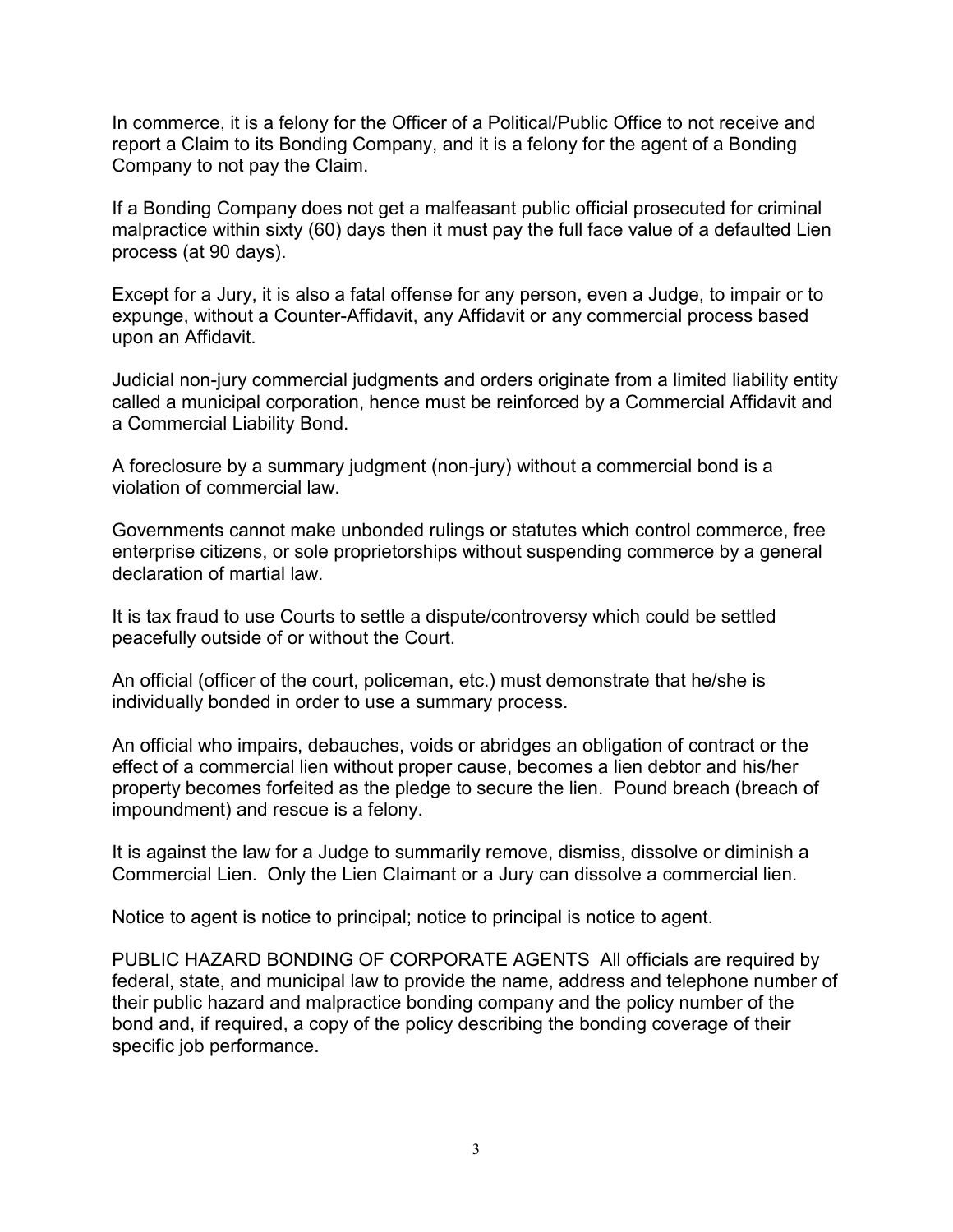Failure to provide this information constitutes corporate and limited liability insurance fraud (e.g. 15 USC) and is prim-a-facie evidence and grounds to impose a lien upon the official personally to secure their public oath and service of office.

## **Allegations & Proof by Force of Law:**

By force of international Admiralty and Common Law, the following Allegations are AFFIRMED and thus Proven, in the event of Failure / Refusal of Response by a personally signed and certified written Answer to each and every point, demonstrating specifically described and verifiable facts to the contrary. Such proper Answer must be given to the Affiants of this Affidavit within 15 calendar days, or else the following Allegations are PROVEN and resulting Obligations immediately enforceable:

1. The amount of gold under contract to the Federal Reserve system is 2,420,937,400 kilograms.

2. The lease payments on this gold is payable at the rate of 4% per annum. Total owed starting in 1961 through 2012 is 4,638,791,996 kilograms of pure gold.

3. Proof of the Federal Reserve Obligation is in the form of Federal Reserve Bonds, series of 1928 and series of 1934.

4. Proof of the interest obligation is further demonstrated by the issue of international currencies that have been issued to the Holders of the Gold Accounts, but against the Federal Reserve Bonds.

5. The gold was acquired through a time when gold coin and gold bullion could not be privately owned and had to be surrendered to the State.

6. The World States combined the bullion into a single, central deposit whereby all countries would have equitable access.

7. The gold is actually owned by Governments through their Ministry of Finance.

8. In 1948, under UN Resolution MISA 81704, Operation Heavy Freedom, President Soekarno was appointed as M1. (Monetary Controller) and the entire centralized system was put under his disposal as Trustee.

9. It is deposited into the system by a group of Trustees appointed by Soekarno. These Trustees formed an association of Trustees now known as the Amanah, otherwise known as the Mandates.

10. The Mandates have assigned their authority over the accounts to Neil F. Keenan and Keith F. Scott.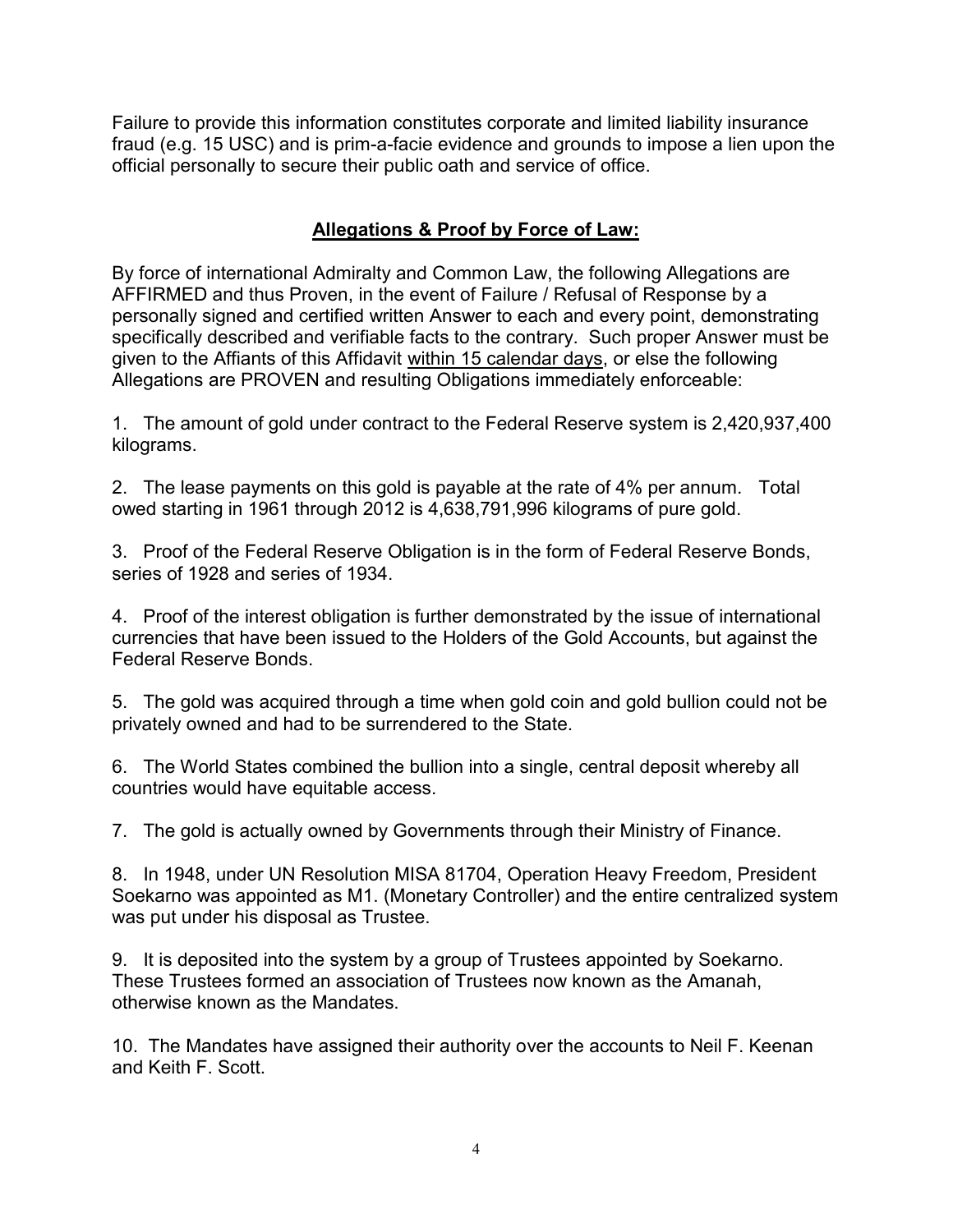11. The owners of the gold and other assets leased to the Federal Reserve system between 1928 and 1968 at a 4% per annum rental fee have never received substantive payment since 1928 until today. They have been constantly tricked and deceived.

12. All persons from several organizations of persons who consider themselves to be the global elite have illegally used these assets making fortunes for themselves or otherwise benefitting from the illegal use of these accounts.

13. The Federal Reserve System is a privately owned banking system and all debts of that private banking system beyond the value held in gold is the obligation of the Federal Reserve System only and is not a debt obligation of the people of the United States of America.

14. Bank of England / City of London / House of Rothschild / are the primary owners and controllers of the Federal Reserve System.

15. New York Federal Reserve for all practical purposes is the lynch-pin by which the Bank of England, together with partners, Rothschild Banks of London and Berlin; Lazard Brothers Banks of Paris; Israel Moses Seif Banks of Italy; Warburg Bank of Hamburg and Amsterdam; Kuhn, Loeb Bank of New York; Chase Manhattan; and Goldman, Sachs of New York provides an international mechanism by which the international bankers execute their plans of Global Domination.

16. Owners, Shareholders, Directors/Executive Officers and Bonding Companies of the Bank of England are deemed lien debtors collectively and severally.

17. For gold leased to the Bank of England, said Bank of England has caused to be printed and issued Bank Notes and Bonds which were given as evidence of the debt obligations of the Bank of England and accepted by the Lien Claimant to be returned to Bank of England for settlement and closure.

18. The Bank of England has failed to redeem for value any of these British Pound notes and or Bonds that are due and payable in substance on presentment.

19. The Lien Claimant requires without prejudice to further claims, to return for immediate settlement and closure, the amount of Two Trillion British Pounds to be paid in substantive value.

# **Certifications Signed by Hand & Seal:**

I, Neil Francis Keenan, certify on my own unlimited commercial liability do state that I have read the above Affidavit of Obligation and do know the contents to be true, correct, complete and not misleading, the truth, the whole truth and nothing but the truth, and do believe that the above described acts have been committed contrary to law (i.e. 18 USC 4 misprision of felony).